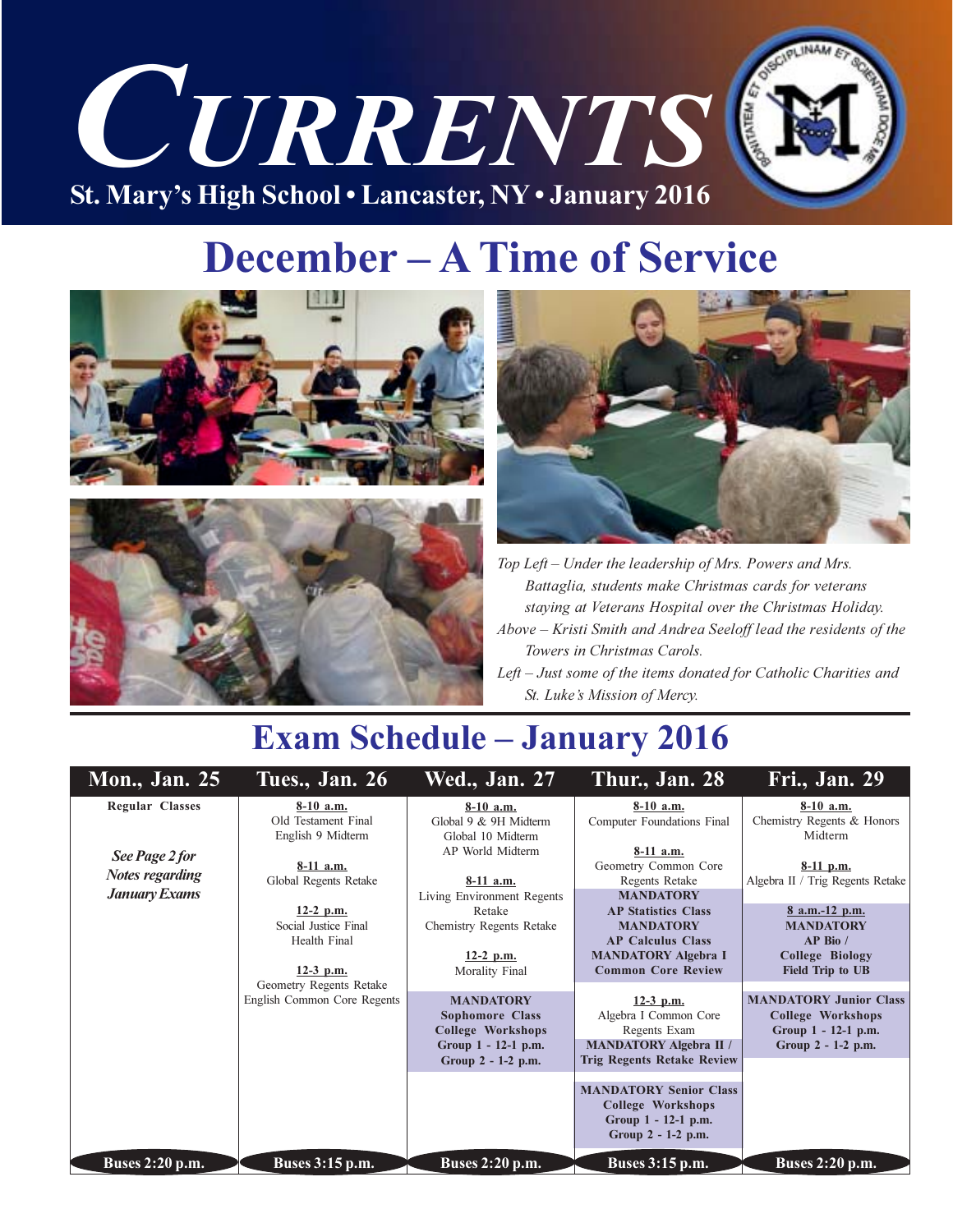### **Mark your calendars - Lancer Auction is February 5!**

The annual St. Mary's Lancer Auction will be taking place on Friday, Feb. 5.

This event  $-$  the largest fundraiser at St. Mary's High School - combines great food, awesome auction items, and lots of fun, all while raising money to benefit St. Mary's students.

The doors will open that evening at 6 p.m. Guests will be able to place bids on the Silent & Special Auction items while enjoying food from the Deluxe Dinner Stations, presented by Frontier Catering. There will also be various raffles throughout the night, including a 50/50 and a Lottery tree.

At 9 p.m., guests will be invited to

participate in a champagne toast, dessert provided by Chruscicki Bakery, and the Live Auction.

Some of the items to be auctioned off at the Live Auction are vacation get-aways, tickets to various sporting events, golf packages, college tuition waivers, and more.

Families should have received their Auction invitations. If you want to add people to the invitation list, contact Kevin Kelleher at 683-4824, ext. 249, or at kkelleher@smhlancers.org.

Mr. Kelleher is also looking for volunteers to help at the Auction. Positions available include set-up, decorations,

### **Spring Driver Ed begins February 4**

St. Mary's High School offers an after-school Driver Education Program that is open to students from local high schools as well as students from St. Mary's.

Working with Buffalo Driving School, the Driver Education program is offered three times throughout the year: fall, spring, and summer.

The spring session will begin on February 4, 2016, and continue through June.

The New York State Education Department requires that each student attend 24 hours of classroom instruction, which are held on Thursday afternoons.

Also, students must attend 24 hours of in-car instruction. One-and-a-half hour driving labs are available at various times in the Driver Education vehicles. Students select the schedule that works best for them. Completion of this course also satisfies the 20-hour graduated license requirement.

The cost for the program is \$475 per student. Registration materials are available by going to the St. Mary's website, www.smhlancers.org, and clicking on Driver Ed.

Questions regarding the program may be directed to Mr. Rob Cavallari at rcavallari@smhlancers.org.

**Students/Teacher of November** 



**Nicholas** Kobis



Tytka

Matthew Swiatek



Ashley Cruz



registration, check-out, raffles, waiters, servers, and more. Positions are available for both students and adults. Contact Mr. Kelleher if you are interested in helping to make Lancer Auction '16 another successful St. Mary's event.

### **Notes for January Exams**

Here are some notes in regard to the January Exams:

- Students only have to be in school for their scheduled exams / review classes.
- Students are required to be in dress code for the exams (Seniors ONLY may be in Pride Day dress).
- Students who are completing semester courses must turn in their textbooks prior to taking their exam. Failure to do so may result in the student/ parents being charged for their replacement.
- Buses will be picking up students at the usual time in the morning. The schedule for afternoon buses is located with the exam schedule. (Please note that afternoon buses from Alden and Williamsville will only be here at  $2:20$  p.m. each day)
- Some teachers may offer review sessions for times when students are not taking exams. Students should check with their teachers to see when these review sessions are scheduled.
- If a student is at St. Mary's when they are not scheduled to take an exam or in a review session, they are required to be in the cafeteria or the Library.

### **Currents**

Published 12 times a year by St. Mary's High School 142 Laverack Ave., Lancaster, NY 14086  $(716)$  683-4824 • www.smhlancers.org

Editor - Keith Kidder '85

*Vol. 24, Issue 5*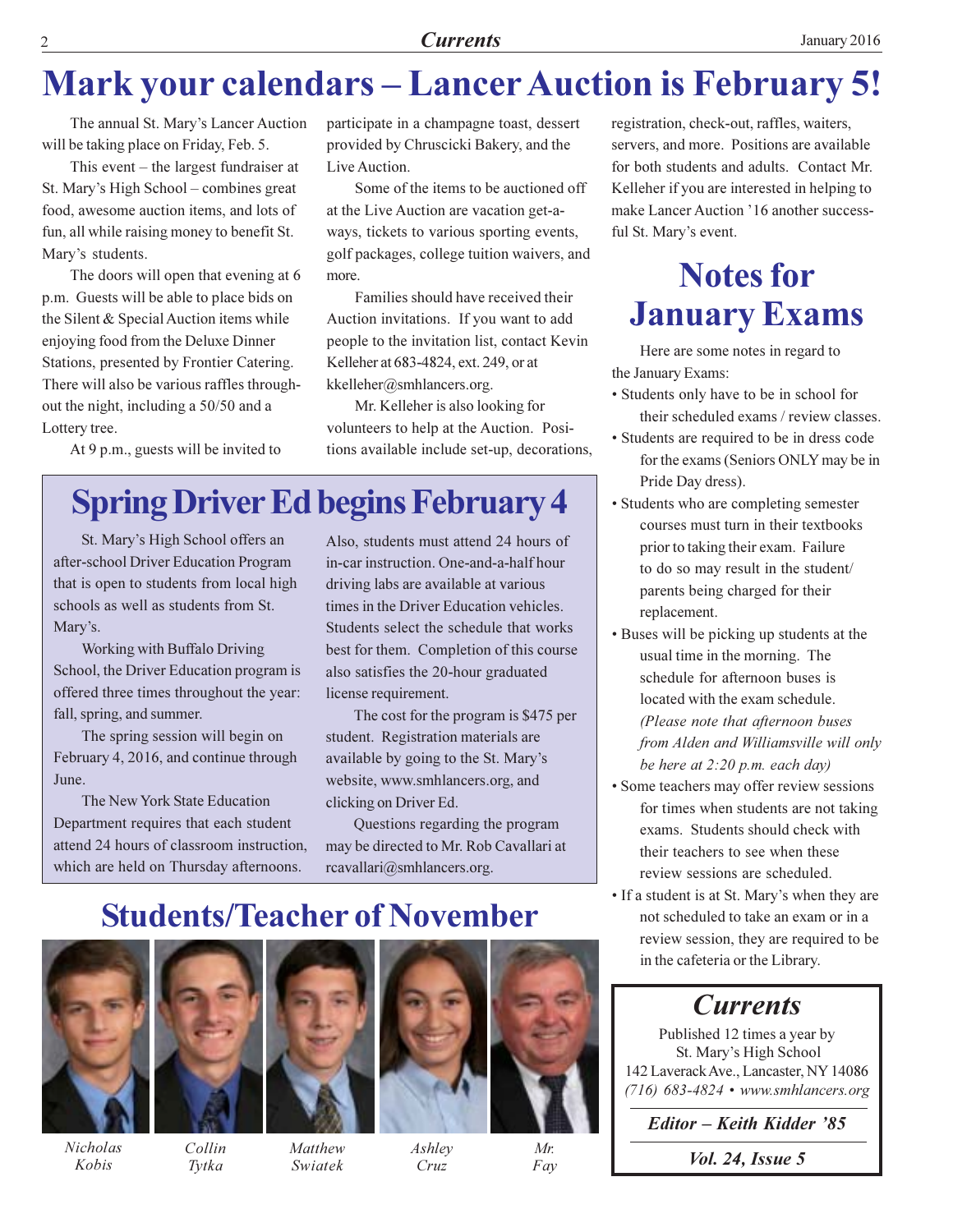### **Emergency procedures explained**

School safety is at the forefront of people's thoughts, especially after recent events in Paris, San Bernardino, and even Los Angeles, when they shut down the entire school district because of a perceived threat.

As you can imagine, school safety is very important to us at St. Mary's High School.

Over the last few weeks, members of the School Safety Committee have reviewed the school's safety procedure to be sure our policies are up-to-date. In addition, committee members met with a lieutenant from the Lancaster Police Department to get an outside perspective of our procedures. Based on these meetings, some changes have already been made (for example, room numbers are now visible from the outside), but, in general, the officer was very impressed with what the school has in place.

In an effort to make sure members of the St. Mary's community understand the emergency procedures and are using the same terms, here are the procedures: 1. Lock Out (usually for an emergency in

the Lancaster community):

- All outside doors and windows will be locked.
- Any classes outside must return to the building immediately.
- Entry to the building will only be through the front door.
- Classes will continue as normal, including class changes.
- 2. Shelter in Place (usually for a medical emergency):
- Everyone will clear the halls immediately, returning to the class they are supposed to be in.
- Once halls are cleared, all doors will be closed.
- Classes will continue as normal, but classes will not change.
- Students will not be allowed to leave their room for any reason until "Shelter in Place" is lifted.

#### 3. Evacuation:

• Everyone will be directed where to go (usually Our Lady of Pompeii Church or School).

- Doors will be locked on the way out.
- Upon arrival at the rendezvous point, signs will direct students to a homeroom gathering point where attendance will be taken.

4. Lock Down (usually for an intruder):

- "Lock down, lock down, lock down" will be announced over the PA.
- · Students will go immediately to the nearest classroom or office (not the restrooms).
- Door will be closed and locked.
- No one will enter or leave the room for any circumstances.
- Lock Down will only end when the classroom is physically released by a police officer.

In the cases of evacuation and lockdown, every effort will be made to communicate with parents the reason for the use of these procedures as well as instructions for picking up their children at school or the rendezvous point.

Those who have any questions about these Emergency Procedures should contact Mrs. Kranz or Mr. Kidder.

### Why sign up for AP classes?

Very shortly, students will be signing

up for their classes for the 2016-17 school year.

One question that our counselors often receive during this time is, "Should my child be signing up for **Advanced Placement** classes?"

I thought that I would share personal experience on

why, if it works with your student's schedule, students should take AP classes.

As I explain my reasons, I share this from the standpoint that my son, a 2013 graduate of St. Mary's, is presently a student at Canisius College from which he will graduate in May.

1. AP courses prepare students for college courses. My son will attest that he can tell which of his classmates took AP classes and which didn't. Whether it be Calculus or Chemistry or English or History, students who have seen some of the material before feel more

comfortable when they step into the college classroom. They are starting at a higher level than those who have not seen the material before.

2. AP courses are challenging. Yes. AP courses are more difficult than

"regular" classes, but taking these harder courses now prepare a student for the harder courses later. Like AP courses, college courses require students to learn on their own, to do extra work outside the classroom, to go beyond what the teacher is presenting during classes. Also, students learn to come together in their own study groups to expand their understanding of the more difficult materials.

3. AP courses can save you money. With the caveat that all colleges are different, because of the AP classes at St. Mary's my son is graduating a year early, saving him a year's tuition.

(Continued on page 11)

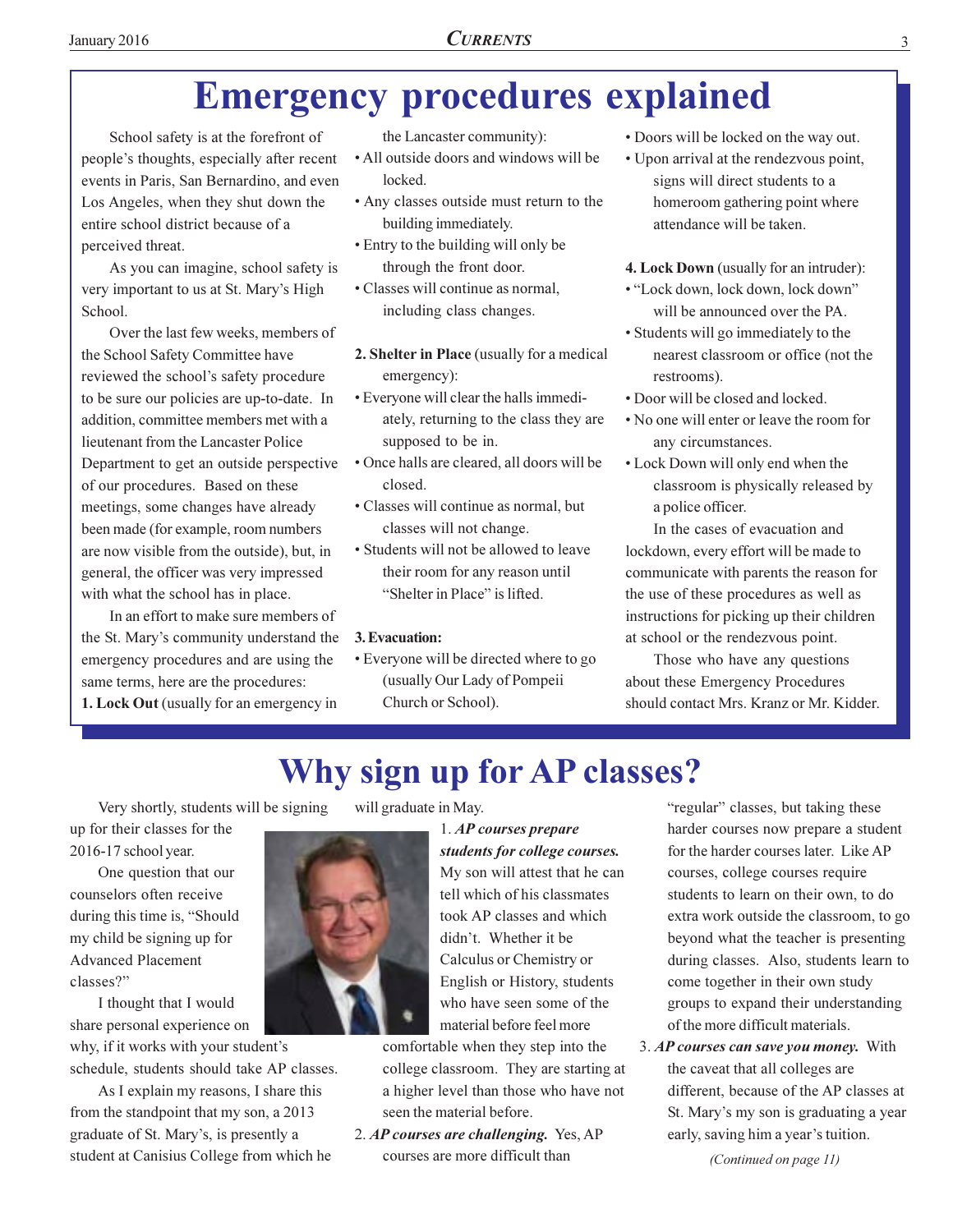

Bookstore is open daily from 10 a.m. to 2 p.m. For more information, call the school at 683-4824

\$30



Have you heard about our Scrip gift card program? It is an ongoing fundraiser for our school in which you purchase gift cards at face value which the retailers sell to us at a discounted rate. The profit made through this program is split 50-50 between the St. Mary's and your tuition account. What an easy way to help the school and help save you a bit of money off tuition!

\$30

The Scrip order form can be found on the school website. Orders need to be placed by 10 a.m. Monday mornings and are sent home with your student on Friday.

520

\$23

If there are any questions regarding the program, please contact Carol Winiarski via email cwiniarski@smhlancers. org.

Thank you!

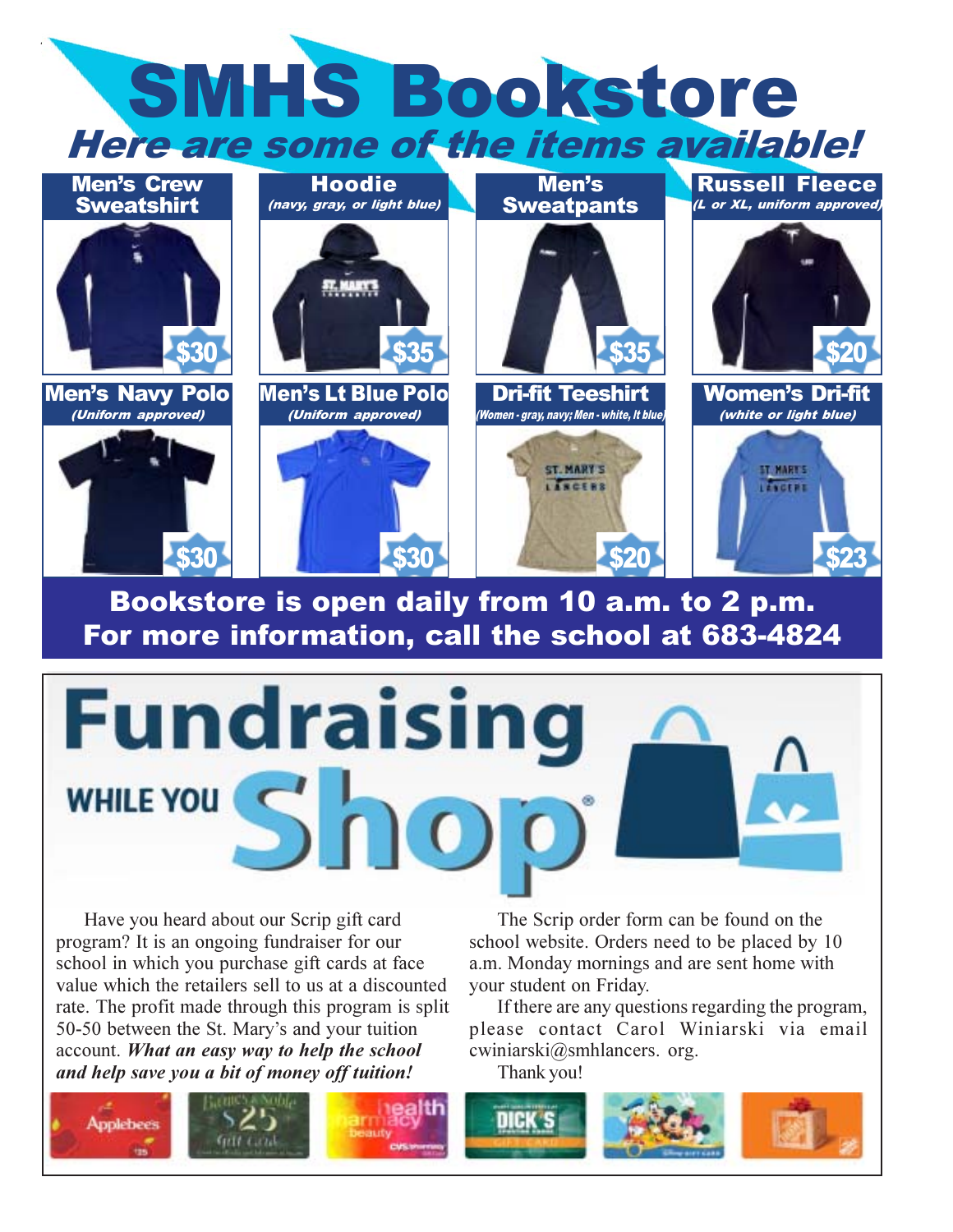# **Applications to be accepted** for Roswell Robot Surgery Challenge

**Roswell Park** Cancer Institute in Buffalo is once again offering interested high school students the opportunity to participate in the Junior Robotic Surgery Challenge. The Challenge will run from June 24 through July 23. Last year, St. Mary's had six students participate in the JRSC program.



Sophomore Marysia Paradis tries her hand with the Ross Robotic Surgery Simulator during last year's challenge.

afternoon) Tuesdav through Friday

 $-$ Speaker presentations on June 30, July 4, 14, and 21 from 6 to 8 p.m.

- Practice sessions as assigned on July 2, 9, and 16

- Final event on July 23 from about  $7:30$  a.m. to 4 p.m. · Previous participants are not eligible

The cost for the program is \$400 per

student. There are a limited number of scholarships available, based on financial need. Scholarships will not be awarded until the final event.

There is an application necessary to be considered for the Challenge. To assist with the application process, Mrs. Walh-Henshaw will host an Informational Session on Tuesday, Jan. 5, at 7:45 a.m. in Room 222. Applications are due by February 29. Those who would like additional assistance on their application are encouraged to contact Mrs. Walh-Henshaw (kwalhhenshaw $\omega$ ) smhlancers.org).

We hope that you will consider applying for this very worthwhile program.

Lancer Parent Partner ship

# **Fashion Show News**

The Lancer Parent Partnership Fashion Show Committee will meet on Thursday, Jan. 14, at 6 p.m. in the St. Mary's Library. Now that the holidays are over, the planning for the spring fashion show, Denim and Diamonds, will be in full swing! All are welcome to join the committee and assist with the planning.

This year's Fashion Show will be held on Thursday, April 21, at Salvatore's Italian Gardens Restaurant, beginning at 5 p.m. As the Lancer Parent Partnership's only fundraiser, the event raises money for student scholarships, as well as parent networking socials and faculty and staff appreciation events.

The annual fashion show is a wonderful evening of fun, food, fashions, and fabulous prizes! Tickets will be \$45 and include admission, a door prize ticket, a four-course dinner, and the show. Tables of ten are available. A cash bar will be available, as well as a theme basket

raffle. Please invite your friends and family from outside the St. Mary's community and help us showcase this great event to benefit our students!

If you are unable to attend the January meeting but would still like to help, please e-mail Sandy Gibson at ekgib15@msn.com. There are many ways to help, including assisting with the models, decorating, obtaining theme basket donations, and helping with admissions and raffles the night of the event. We are also looking for vendors and stores for fashions that our models can showcase.

The online Model Sign Up Form will be available on the St. Mary's web site beginning January 11 through February 22. All students and faculty are encouraged to sign up early if you would like to model in the show. Any applicants interested in modeling after the February 22 deadline will be placed on a wait list.

This is how Roswell Park describes the program:

"Based on the curriculum used for training robot-assisted surgeons, students in the JRSC 2016 will explore much of the curriculum supplemented by lengthy precourse assignments, recitation discussion groups, hands-on lab practicals, as well as attending presentations on ethics, compassion, leadership, and teamwork through the program's unique "Press On!" curriculum. By the end of the program, students will be able to demonstrate their developed knowledge, teamwork, and skills utilizing an actual surgical robot in team-based challenges. In conjunction with the final Challenge Event, the Applied Technology Laboratory for Advanced Surgery program at Roswell Park will host a technology fair where students can speak with professionals in branches of science, technology, engineering, and math (STEM) as well as compete for prizes with their teams."

The criteria for selection into the program include:

- Must be between ages 16 and 19 by June 1.2016
- Must attend all events, including:
	- $-$  Orientation on June 24
	- Assigned sessions (morning or

5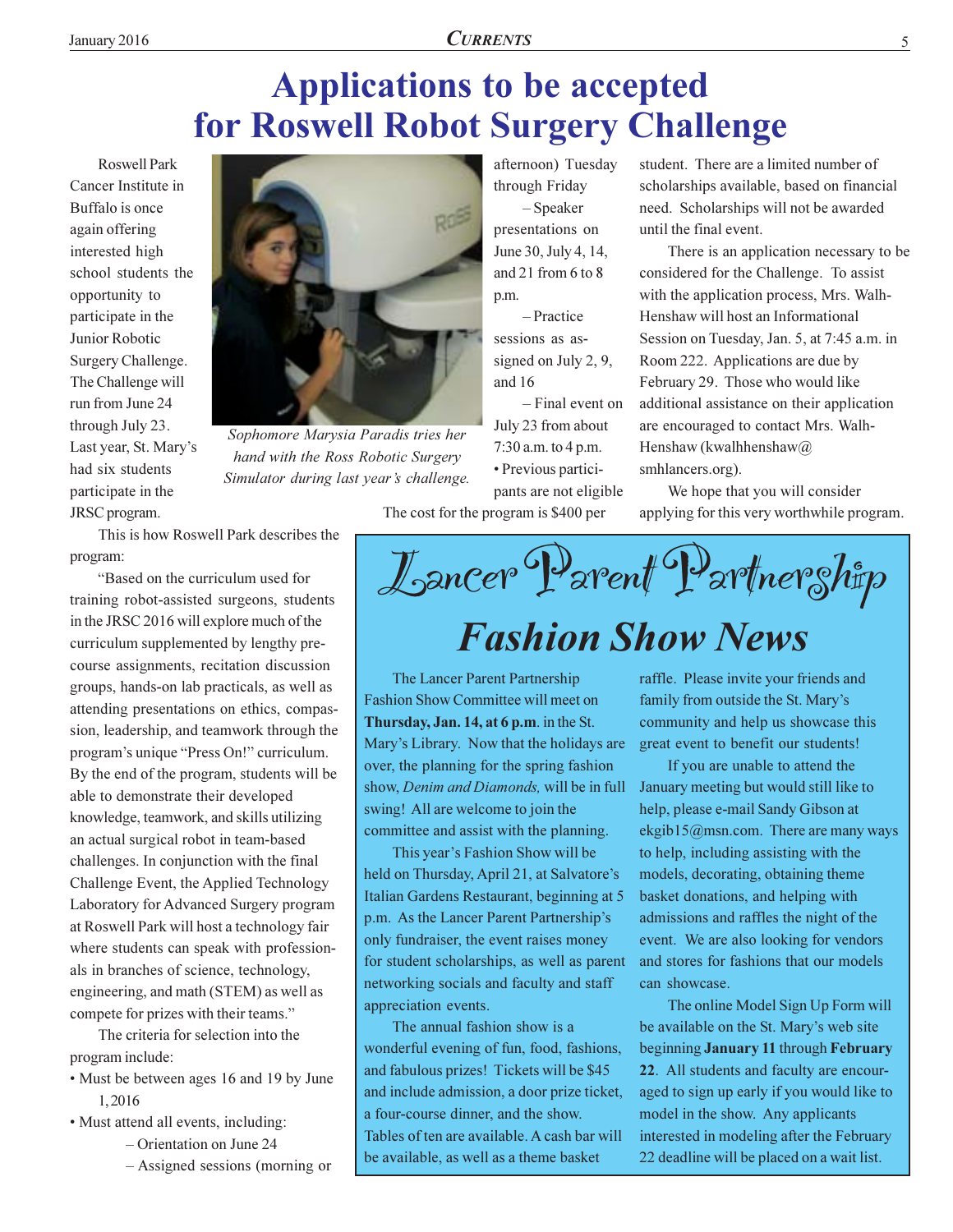

Sarah Neudeck (sneudeck@smhlancers.org) •  $683-2349$  • Jamie Whitwood (jwhitwood@smhlancers.org)

### **Make specific learning resolutions**

Every time January 1 rolls around, you and your family probably make resolutions for the new year.

This year, help your teen make some learning resolutions that will actually stick! The more specific his goals are, the more likely your teen is to attain them. Instead of a broad resolution of "Do better in school," help him come up with specific ways to improve. For example:

- I will ask at least one question in every class. In order to ask an informed question, your teen will need to pay attention. By paying closer attention, chances are that he'll be more engaged and confident about what he's learning – and that will likely lead him to ask more questions in class.
- I will create a note-taking system. The way your teen takes notes in history may be different from the way he does it in chemistry. Encourage him to talk with his

teachers to figure out the best way to record information they discuss.

• I will review class notes every night before bed. Studies show that the last thing a person reads before going to bed remains embedded in the person's brain.

• I will read for 30 minutes every day. Very few teens make time to read for pleasure. But the best way to build a strong vocabulary is to read widely and read often.

### Help teen become good citizen

Teens who are good citizens take care of their school, they follow the rules, and they respect others. They also tend to achieve in school. Answer yes or no to the questions below to see if you are raising a good citizen:

- 1. Do you talk with your teen about current events and ask her opinion about them?
- 2. Do you encourage your teen to take action if she reads about an issue that concerns her? She can write a letter to the editor or volunteer.
- 3. Do you discuss rights and responsibilities with your teen?

Teens always want to talk about their rights – but these come with responsibilities.

- 4. Do you expect your teen to be honest? Honesty is an important part of citizenship.
- 5. Do you talk about making the right choice even if it isn't the most popular thing to do?

Each yes means you're helping your teen become a better citizen. For each no answer, try that idea.

Articles reprinted with permission from the January 2016 issue of Parents Still make the difference!® (High School Edition) newsletter. Copyright © 2016 The Parent Institute®, a division of NIS Inc.

### **College Preparation Update**

#### **Mandatory College Workshops During January Exam Week**

During January exam week, sophomores, juniors, and seniors are all required to attend a college workshop with the School Counselors, Mrs. Neudeck and Mrs. Whitwood. Please see the January Exam Schedule for specific dates and times.

Sophomore students will attend a session called "Building Your High School Resume," in which College Admissions Representatives will talk to the students about various topics including the high school transcript, getting involved in extra-curricular activities, community service, athletics, and scholarships.

Junior students will attend a session called "College" 101," in which Mrs. Neudeck and Mrs. Whitwood will discuss the college search process, college visits, college application process, SATs and ACTs, and what to expect in the spring of junior year and in the fall of senior year.

Seniors will meet with Mrs. Neudeck and Mrs. Whitwood in the Computer Labs to conduct scholarship searches using Guidance Direct and www.fastweb.com.

For more information or if you have questions, please contact the Counseling Center at (716) 683-2349.

#### **Senior Parents-Make sure to complete your FAFSA!**

The 2016-2017 Free Application for Federal Student Aid (FAFSA) is available January 1st. A large majority of colleges use FAFSA to determine how much financial aid a student can receive. State and school deadlines for filling out the FAFSA vary, so it is best to complete it as soon as possible. The FAFSA will takes into consideration your income information, if you claim your child as a dependent on your taxes. For the 2016-2017 school year, your child will need financial information from 2015. For more information, visit the FAFSA website at www.fafsa.ed.gov.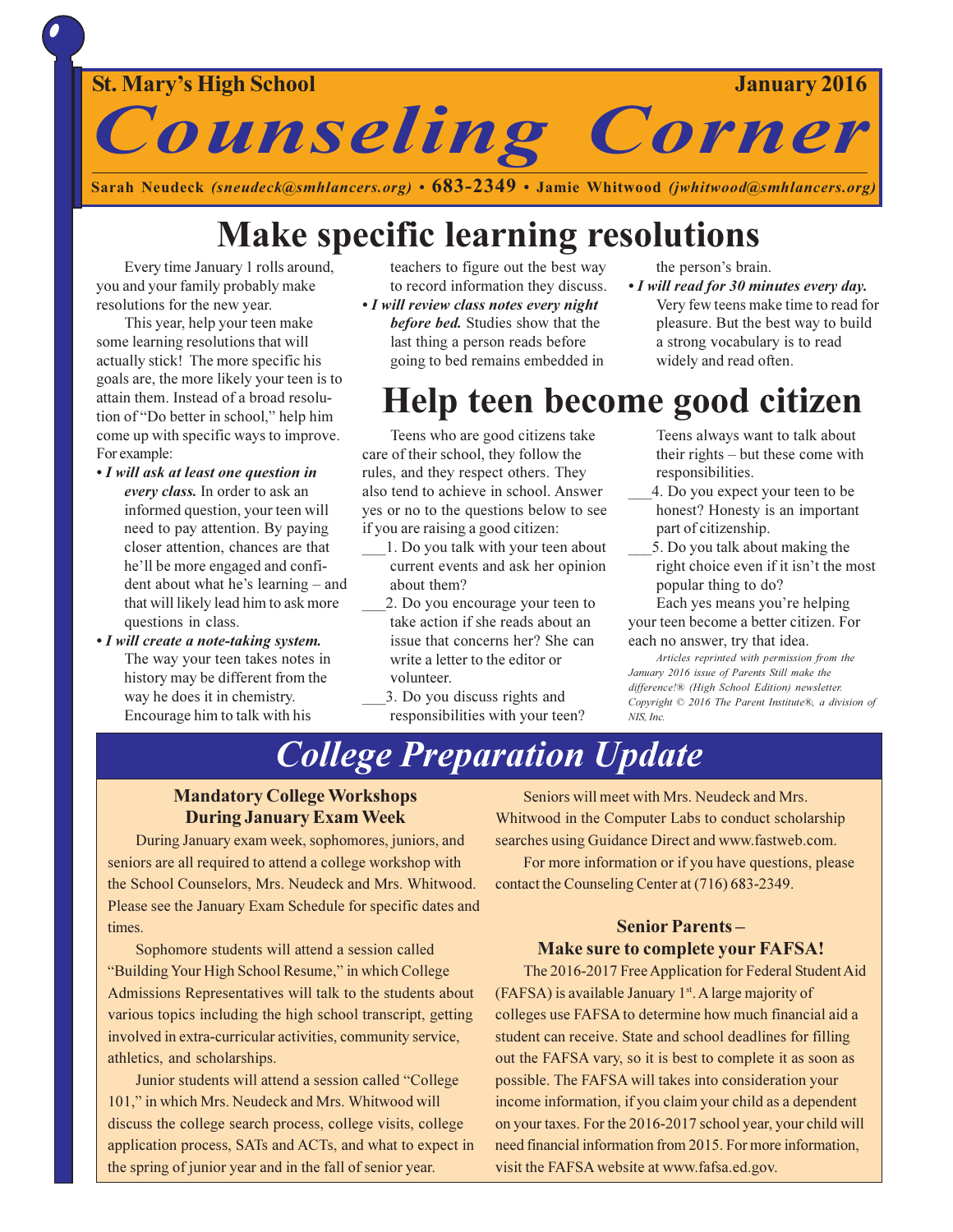## **Special guests for Mr. Herr's classes**



Two of Mr. Herr's classes had special guests in December: (left) Jeff Pazderski '11, a real estate investor, spoke to the Personal Finance Class, and local poet Tom Dreitlein talked to the Creative Writing Class.



# **Notes from the Health Office**

#### **Student Screenings**

Annual vision, hearing, and scoliosis screening has been completed. If you received notification in the mail, please return the form after any follow up visit so that the nurse may update her health records.

#### **Spring Sport Athletes**

All athletes must have a current physical on file in the Health Office. In addition, students interested in trying out for a spring sport must turn in Interval

Health History Forms completed by a parent/guardian and student to the Health Office/Main Office by February 23. Failure to comply will result in not being able to start practice with the rest of the team. This policy is explained in detail in the student handbook online. The Interval Health Form will soon be available in the Health Office, the Counseling Office, the Main Office and on the school website.

If you have any questions, please call the school nurse, Mrs. Murphy, at 683-4824, ext. 220.

# **Apply NOW for Financial Aid**

Now is the time apply for Financial Aid for the 2016-2017 School Year! To apply, go to www.smartaidforparents. com (NEW WEBSITE) and enter the school ID: 11384.

Here is what you will need to support your application:

- Most recent paystubs and W-2 forms for all jobs
- Most recently filed tax returns with all schedules
- Most recently filed business tax returns (if applicable)
- Supplemental income documentation (Social Security, Child Support, Veterans Benefits, etc.)

When submitting documents, please note the new fax number (732-862-1331) and email address (documents  $\omega$ smartaidforparents.com).

The deadline to apply for Financial Aid is January 15, 2016! Failure to apply by the deadline will jeopardize your award.

If you have any questions regarding Tuition Aid, contact Mrs. Melanie Adams, Assistant Controller for Enrollment Management, at (716) 683-4824, ext. 226, or madams@smhlancers.org.



peace, blessings, and mercy!

In the "Our Father," we ask to be forgiven ... of our sins, selfishness, and self-centeredness. But, there is a corollary. We are forgiven as we are willing to forgive. Neither is done easily.

To seek forgiveness requires sincere sorrow and humility. To extend forgiveness requires empathy and grace. It is a myth that we should forgive and forget.

Let us pray that 2016 will be a year of The greater the hurt the more difficult it is to forget. It is only with God's help that we can do so. Forgiving grace means that the "offense" will never be used again as a hammer to win an argument or to inflict guilt.

> Pope Francis has dedicated this year as one of mercy. Our prayer then is that this year we can take a leap of faith and practice the virtues of mercy, forgiveness, and reconciliation. St. Matthew writes,

"Blessed are the merciful, for they will attain mercy" (Mt. 5:7).

Benedicat vos omnipotens Deus. twf+

We invite all members of the St. Mary's Community to join us for Mass during the month of January:

- · Wednesday, Jan. 6, 1 p.m. Epiphany
- Thursday, Jan. 7, 7:30 a.m.
- · Thursday, Jan. 21, 7:30 a.m.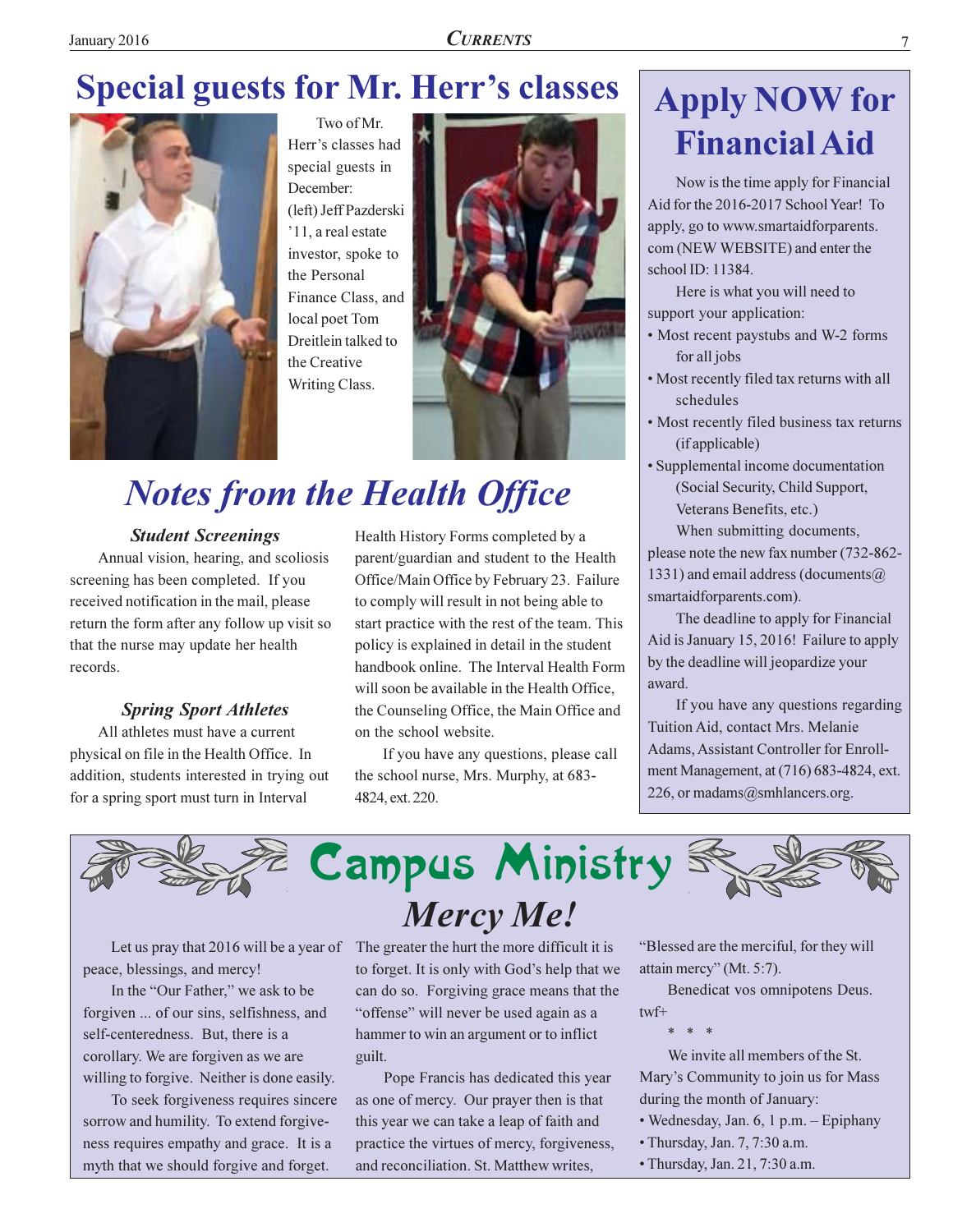# **Lots of Happenings at St. Mary's!**



As part of the Reconciliation Sevice, St. Mary's welcomed Sr. Johnice from the Response to Love Center who shared stories of her work and her life.



Ugly Christmas Sweater winners were Art Teacher Ms. Hillery, senior Mikala McCartney, sophomore Victoria Camillo, junior Sydney Zajac, freshman Jordan Sypniewski, and Librarian Mr. Schulenberg.



Victoria Powell and the members of the Christmas Extravaganza performed at St. Mary's Elementary School in Lancaster.



Ryan, a student at Immaculate Conception School in East Aurora, joins Victoria Jankowski in Carol of the Bells.



Recent graduates come back for Christmas.



RPM's Living Nativity at the Christmas Mass.



Soloists Christina Federico and Alex Hokaj





The members of the Dance Club at the Christmas Show.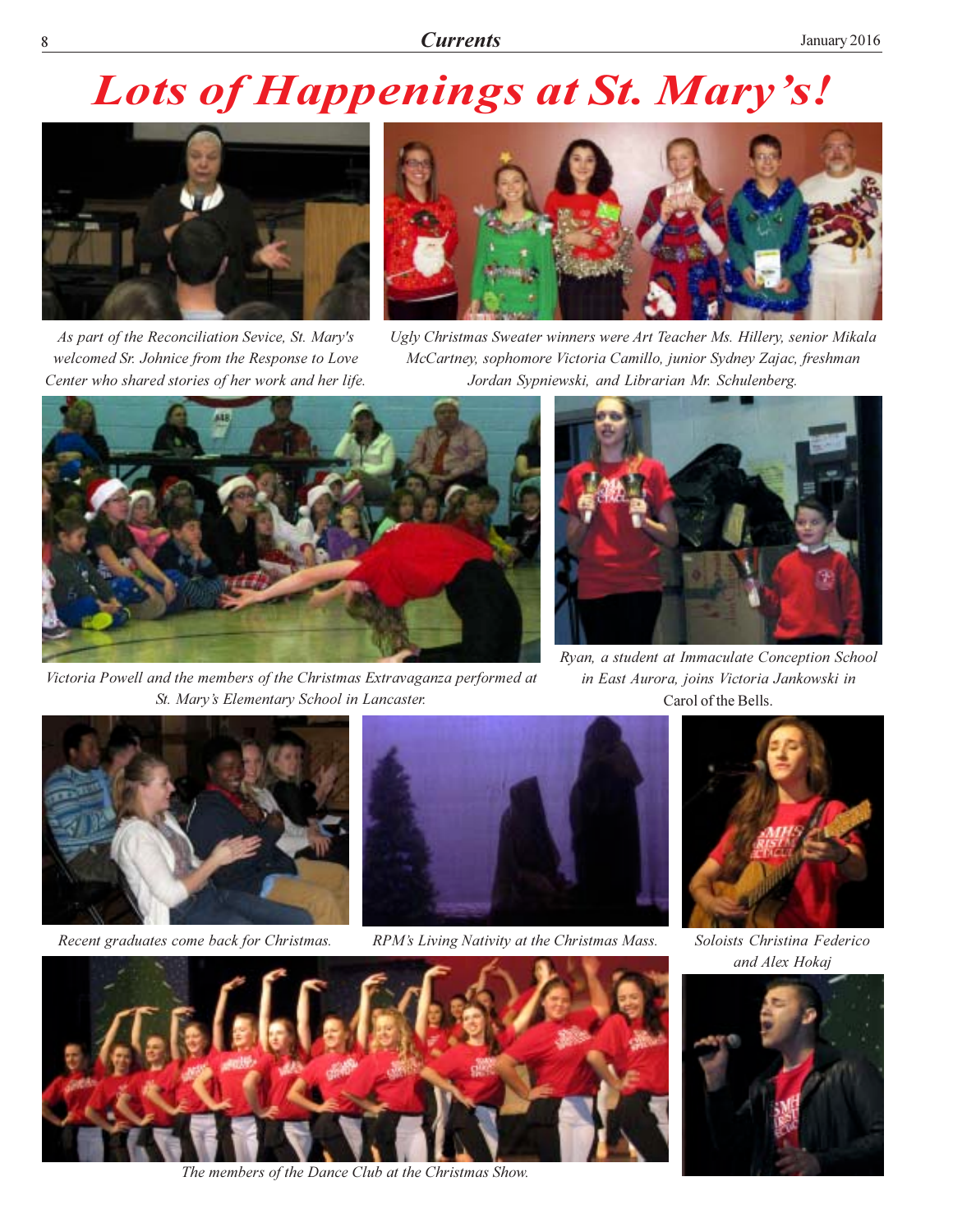### Fall athletes receive post-season accollades

Congratulations to the following Lancers who received post-season honors: Football:

- First Team All-WNY Takal Molson (first St. Mary's player since Kevin Burns in 1999)
- First Team All-Catholic Molson, Mitch DiPirro, Kayson Hill
- Second Team All-Catholic Cameron Dunning, Jonathan Rowe, Tom Desiderio, Khalil White



Molson, Dolegowski, and Zirnheld were named First Team All-WNY

Girls' Volleyball First Team All-WNY-Bailey Dolegowski,

All-WNY Small School - Dolegowski, Zirnheld, Jessica Kranz, Summer Slade MMAA League MVP - Dolegowski First Team All-Catholic - Zirnheld, Slade Second Team All-Catholic - Kranz

#### **Boys Volleyball:**

Second Team All-Catholic - Alex Hokaj, Joe **DiGesare** 

### **Help wanted** in Athletic Department

The Athletic Department is looking for parent volunteers to help with game-day operations for home basketball games, especially running the scoreboard and shot clock.

Those who are interested should contact Mr. Grieco at 683-4824, ext. 235 or sgrieco@smhlancers.org.

The Athletic Department is also looking for **Student Assistant Athletic**  Directors for the winter season. Duties will include set-up and take-down for sporting events, admissions, scoreboard, and filming.

This would look great on resumes and college or job applications. This will also count toward the required service hours.

Those who are interested should contact Mr. Grieco at 683-4824, ext. 235 or sgrieco@smhlancers.org.

### **Sports fundraiser coming soon!**

The Athletic Department is sponsoring a Lottery Fundraiser in the month of February.

For \$5, participants will receive a number that could win you between \$25 (weekday drawing) and \$100 (Valentine's Day).

For tickets, contact Mr. Grieco at 683-4824, ext. 235, or at sgrieco@smhlancers.org.

#### Raffle Mleat.

to benefit Baseball/Softball Teams' Spring Trip to Florida

#### Saturday, Feb.  $27$

Doors open 6pm · First spin 7pm

 $\overline{\$5}$ Admission  $per$ person

Includes draft beer & soda (canned beer available for \$2)

Info / Tickets - 683-4824 / sgrieco@smhlancers.org

# - Winter Sport Schedules -

#### **Girls'Bowling**

Matches begin at 3:45pm at Classic Lanes Mon, Jan. 4, 5/6:30pm vs. Niagara

- Tues, Jan. 5 vs. Mount Mercy
- Thur, Jan. 7 vs. Bye
- Tues, Jan. 12 vs. O'Hara
- Thur, Jan. 14 vs. Park
- Tues, Jan. 19 vs. Buffalo Seminary
- Thur, Jan. 21 vs. Mount St. Mary's
- Tues, Jan. 26 Position Round
- Thur, Jan. 28 vs. Possible Make-Up Tues, Feb. 2 vs. All-Catholics

#### **Boys' Bowling**

- Matches begin at 3:45pm at Classic Lanes
- Tues, Jan. 5 vs. Park
- Thur, Jan. 7 vs. St. Francis Tues, Jan. 12 vs. Canisius
- Thur, Jan. 14 vs. St. Joe's
- Tues, Jan. 19 vs. O'Hara
- Thur, Jan. 21 vs. Timon
- Thur, Jan. 28 vs. Christian Central
- Tues, Feb. 2 Position Round
- Thur, Feb.  $11 All-Catholics$
- Sat. March 5 CHSAA State
	- Tournament (location TBA)

#### **Girls' Basketball**

- Catholic
- Wed, Jan. 6, 4:30/6pm @ Nardin (Villa) Tues, Jan. 12, 7:30pm vs. O'Hara
- (Varsity only)
- Thur, Jan. 14, 4:30 pm @ Sacred Heart  $(JV \text{ only})$
- Tues, Jan. 19, 4:30/6pm @ Mt. Mercy Fri, Jan. 22, 5/6:30pm vs. Immaculata
- Mon, Jan. 25, 5/6:30pm @ Mt. St. Mary's
- Wed, Jan. 27, 5/6:30pm vs. Lancaster
- Wed, Feb. 3, 6/7:30pm vs. Nichols
- Mon, Feb. 8, 6/7:30pm vs. Nardin Fri, Feb. 12, 5/6:30pm @ Niagara
- Catholic Wed, Feb. 17, 6/7:30pm vs. Sacred
- Heart Fri, Feb. 19, 7:30pm vs. Buffalo
- Seminary (Varsity only) Mon, Feb. 22, 6pm @ Christian
- Central (Varsity only) Wed, Feb. 24, 6pm @ Park (Varsity
- only)

#### **Boys' Varsity Basketball**

Tue, Jan. 5, 6:30pm vs. O'Hara Wed, Jan. 6, 7:30pm vs. Health Science

Fri, Jan. 8, 7:30pm vs. Park Mon, Jan. 11, 7:30pm vs. St. Francis Wed, Jan. 13, 7:30pm @ Niagara Cath Fri, Jan. 15, 7:30pm vs. Nichols Tue, Jan. 19, 6:30pm @ Walsh Fri, Jan. 22, 6:30pm @ Timon Thur, Jan. 28, 6:30pm vs. O'Hara Sat, Jan. 30, 2pm @ St. Joe's Mon, Feb. 1, 7:30pm vs. Niag Cath Wed, Feb. 3, 6:30pm @ Nichols Mon, Feb. 8, 6:30pm  $@$  Cleve-Hill Wed, Feb. 10, 7pm @ North Ton Fri, Feb. 12, 6:30pm vs. Walsh (Senior Night)

Thur, Feb. 18, 7:30pm vs. Canisius

#### **Wrestling**

Fri, Jan. 15, & Sat, Jan. 16 @ Lockport Tues, Jan. 19, 6pm vs. St. Joe's Sat, Jan. 23 @ Catt / Little Valley Sat, Jan. 30 @ Lew-Port (Varsity) Tues, Feb. 2 @ Gow

#### **Boys' JV Basketball**

Tue, Jan. 5, 5pm vs. O'Hara Wed, Jan. 6, 6pm vs. Health Science Fri, Jan. 8, 6pm vs. Park Mon, Jan. 11, 6pm vs. St. Francis Wed, Jan. 13, 6pm @ Niagara Cath Fri, Jan. 15, 6pm vs. Nichols Fri, Jan. 22,  $5 \text{pm}$  @ Timon Thur, Jan. 28, 5pm @ O'Hara Sat, Jan. 30, 12:30pm @ St. Joe's Mon, Feb. 1, 6pm vs. Niagara Cath Wed, Feb. 3, 5pm @ Nichols Mon, Feb. 8, 5pm @ Cleve-Hill Wed, Feb. 10. 5:30pm @ North Ton Thur, Feb. 18, 6pm vs. Canisius

#### **Freshman Basketball**

Thur, Jan. 7, 5pm @ Lockport Sat, Jan. 9, 12noon @ Lancaster Mon, Jan. 11, 4:30pm vs. St. Francis Fri, Jan. 22, 3:30pm @ Timon Tues, Jan. 26, 4:30pm  $@$  Canisius Sat, Jan. 30, 11am @ St. Joe's Tues, Feb. 2, 6pm  $\dddot{a}$  Clarence Thur, Feb. 18, 4:30pm vs. Canisius

### Alyssa Zirnheld

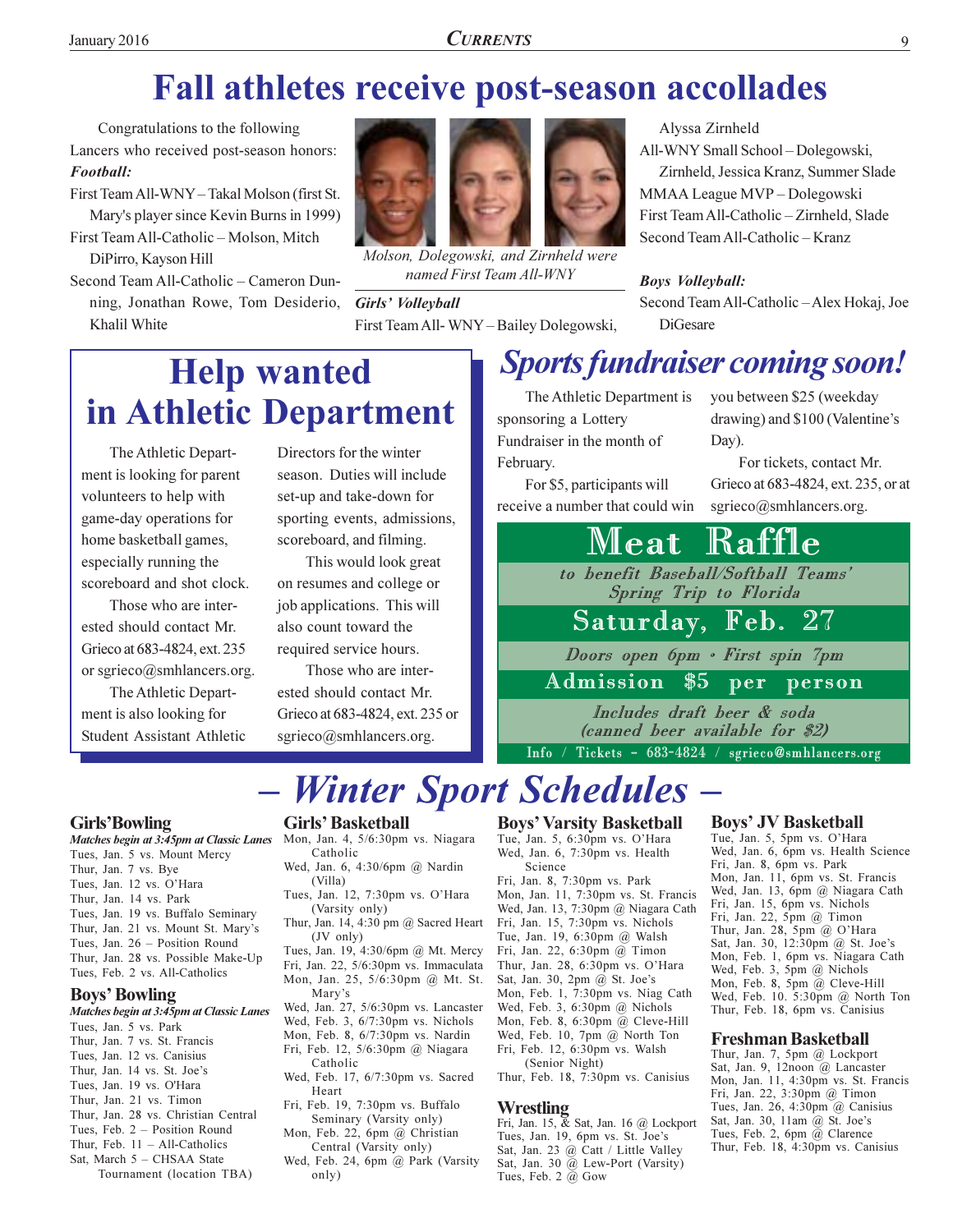#### **Currents**

### **Auditions for musical taking place January 5 & 6**

As announced in October, the Performing Arts Department will present Seussical the Musical! as this year's spring musical. The musical will be performed March 10, 11, and 12.

Seussical the Musical! brings to life all of the favorite Dr. Seuss characters, including Horton the Elephant, The Cat in the Hat, Gertrude McFuzz, Lazy Mayzie,

and a little boy with a big imagination -Jojo. The colorful characters transport us from the Jungle of Nool to the Circus McGurkus to the world of the Whos.

Open Audions will take place on the following dates:

- Tuesday, Jan.  $5 2:30 3:30$  Vocal;  $3:30 4:30$ Dance
- Wednesday, Jan.  $6-2:30-3:30$  Dance;

3:30-4:30 Vocal

Auditioning students must audition for BOTH vocal and dance. They may sign up for both auditions for one day or split them up to fit their schedule.

Call backs will be held on Friday, Jan. 8, 2:30-5 p.m.

Those with questions should contact Ms. Ruhland at hruhland@smhlancers.org.

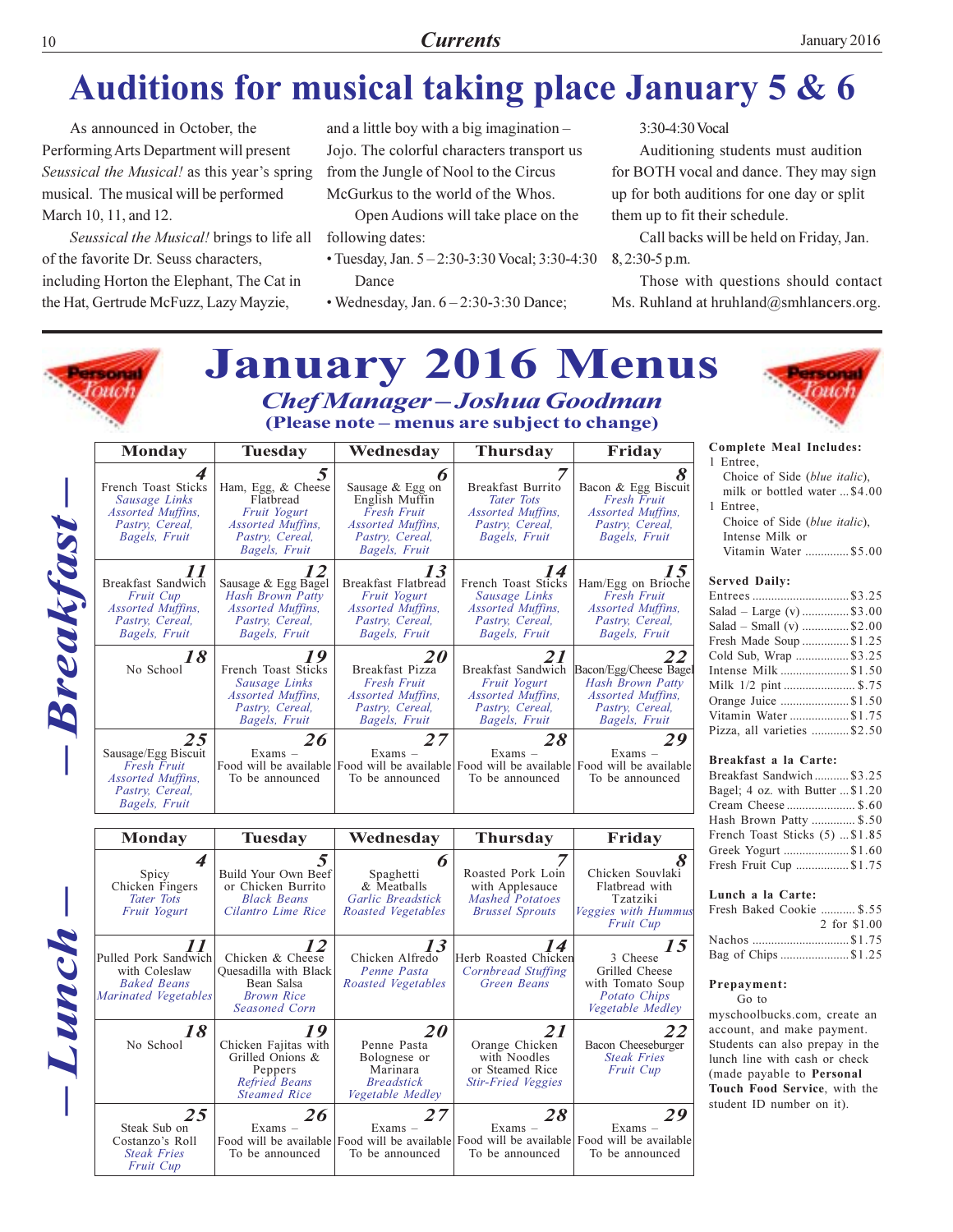### AP Courses (continued from page 3)

Canisius accepted his AP credits as fulfilling many of his non-major required courses. Because of his AP credits he earned while attending St. Mary's, he is graduating in May 2016

instead of May 2017. As you and your child discuss courses for next year, I hope that you will strongly consider signing up for AP courses. I truly believe they will make your child a better student in the future.

Kidda

Keith L. Kidder '85 Director of Special Programs

# **January 2016 Calendar**

| <b>Sunday</b>           | <b>Monday</b>                                                                                                                        | <b>Tuesday</b>                                                                                                                                                                     | Wednesday                                                                                                                                                                                           | <b>Thursday</b>                                                                                                                                      | Friday                                                                                                                   | <b>Saturday</b>                                                                               |
|-------------------------|--------------------------------------------------------------------------------------------------------------------------------------|------------------------------------------------------------------------------------------------------------------------------------------------------------------------------------|-----------------------------------------------------------------------------------------------------------------------------------------------------------------------------------------------------|------------------------------------------------------------------------------------------------------------------------------------------------------|--------------------------------------------------------------------------------------------------------------------------|-----------------------------------------------------------------------------------------------|
|                         |                                                                                                                                      |                                                                                                                                                                                    |                                                                                                                                                                                                     |                                                                                                                                                      | 1<br>New Year's Day<br><b>NO SCHOOL</b><br>Christmas Break<br>Offices Closed<br><b>No School</b>                         | $\overline{2}$                                                                                |
| $\overline{\mathbf{3}}$ | $4 - B$ Day<br>Student Senate<br>2:30 <sub>pm</sub><br>GBB vs. Niagara<br>Catholic                                                   | $5 - C$ Day<br>SADD 7:30am<br>Curriculum Commit-<br>tee $2:30 \text{pm}$<br>Auditions for Musical<br>2:30 <sub>pm</sub><br>BBowl vs. Park<br>GBowl vs. Mt. Mercy<br>BBB vs. O'Hara | $6$ - $D$ Day<br>Ext HR / PM<br>Liturgy Schedule<br>(Class Meetings /<br>Epiphany Liturgy)<br>Auditions for<br>Musical 2:30pm<br>GBB @ Nardin<br>BBB vs. Health Sci<br><b>Liturgy</b><br>Dress Code | $7$ - $E$ Day<br>Morning Mass<br>7:30am<br>NHS Tutoring<br>2:30 <sub>pm</sub><br>BBowl vs. St. Francis<br>FrBB @ Lockport                            | $8$ - $F$ Day<br>Callbacks for Musical<br>2:30 <sub>pm</sub><br><b>BBB</b> vs. Park                                      | 9                                                                                             |
| 10                      | $11 - A$ Day                                                                                                                         | $12 - B$ Day                                                                                                                                                                       | $13 - C$ Day                                                                                                                                                                                        | $14$ - D Day                                                                                                                                         | $15$ - $E$ Day                                                                                                           | 16                                                                                            |
|                         | Student Senate                                                                                                                       | NHS 2:30pm                                                                                                                                                                         | Principal's Ad Board                                                                                                                                                                                | NHS Tutoring                                                                                                                                         | Pride Day                                                                                                                | Wrestling @ Lockport                                                                          |
|                         | 2:30 <sub>pm</sub>                                                                                                                   | Var GBB vs. O'Hara                                                                                                                                                                 | 2:30 <sub>pm</sub>                                                                                                                                                                                  | 2:30 <sub>pm</sub><br>Math Club 2:30pm                                                                                                               | <b>BBB</b> vs. Nichols                                                                                                   |                                                                                               |
|                         | BBB vs. St. Francis<br>(triple-header)                                                                                               | <b>BBowl</b> vs. Canisius<br>GBowl vs. O'Hara                                                                                                                                      | BBB @ Niagara<br>Catholic                                                                                                                                                                           | BBowl vs. St. Joe's<br>GBowl vs. Park<br>JV GBB @ Sac Heart                                                                                          | Wresling @ Lockport<br><b>Pride Day</b>                                                                                  |                                                                                               |
| 17                      | 18<br><b>NO SCHOOL</b><br>Dr. Martin Luther<br>King Jr. Day<br>Fr BB @ Lancaster                                                     | $19$ - $F$ Day<br>SOUL 2:30pm<br>GBB (a) Mt. Mercy<br>BBowl vs. O'Hara<br>GBowl vs. Buffalo<br>Seminary<br>Var BBB @ Walsh<br>Wrestling vs. St. Joe's                              | $20 - A$ Day<br>Faculty/Staff 2:30pm Morning Mass                                                                                                                                                   | $21 - B$ Day<br>7:30am<br>NHS Tutoring<br>$2:30 \text{pm}$<br>Campus Ministry<br>2:30 <sub>pm</sub><br><b>BBowl</b> vs. Timon<br>GBowl vs. Mount St. | $22 - C$ Day<br>Jeans Day<br>GBB vs. Immaculata Wrestling @<br>BBB @ Timon<br>(triple-header)                            | 23<br><b>SAT Testing Day</b><br>Cattaraugus/Little<br>Valley                                  |
|                         | <b>No School</b>                                                                                                                     |                                                                                                                                                                                    |                                                                                                                                                                                                     | Mary's                                                                                                                                               | <b>Jeans Day</b>                                                                                                         |                                                                                               |
| 24                      | $25 - D$ Day                                                                                                                         | $26$ - Exams                                                                                                                                                                       | $27 - Exams$                                                                                                                                                                                        | $28$ - Exams                                                                                                                                         | 29 - Exams                                                                                                               | 30                                                                                            |
|                         | Blessing of the Brains January Exams<br>during Lunches<br>Student Senate<br>2:30 <sub>pm</sub><br>GBB @, Mt. St. Mary's              | GBowl – Position<br>Round<br>FrBB @ Canisius                                                                                                                                       | January Exams                                                                                                                                                                                       | January Exams<br>GBB vs. Lancaster<br>BBowl vs. Christian<br>Central<br>BBB @ O'Hara                                                                 | January Exams<br>End of Second<br>Quarter                                                                                | Mock Trial vs. St.<br>Joe's 9am<br>Wrestling @ Lew-Port<br>BBB @ St. Joe's<br>(triple-header) |
| 31                      | $1 - E$ Day<br>Student Senate<br>2:30 <sub>pm</sub><br>Incoming Freshman<br>Registration 6-8pm<br><b>BBB</b> vs. Niagara<br>Catholic | $2$ - F Day<br>SADD 7:30am<br>Curriculum Commit-<br>tee $2:30 \text{pm}$<br><b>BBowl</b> - Position<br>Round<br>GBowl - All-<br>Catholics<br>Wrestling @ Gow<br>FrBB @ Clarence    | $3 - A$ Day<br>GBB vs. Nichols<br>BBB @ Nichols                                                                                                                                                     | $4 - B$ Day<br>Morning Mass<br>7:30am<br>No Afterschool<br>Activities                                                                                | 5<br>No School for<br>students<br>Faculty/Staff In-<br>service<br>Lancer Auction 6pm<br><b>No School</b><br>for Students | 6<br>Mock Trial vs. Will<br>North 9am                                                         |